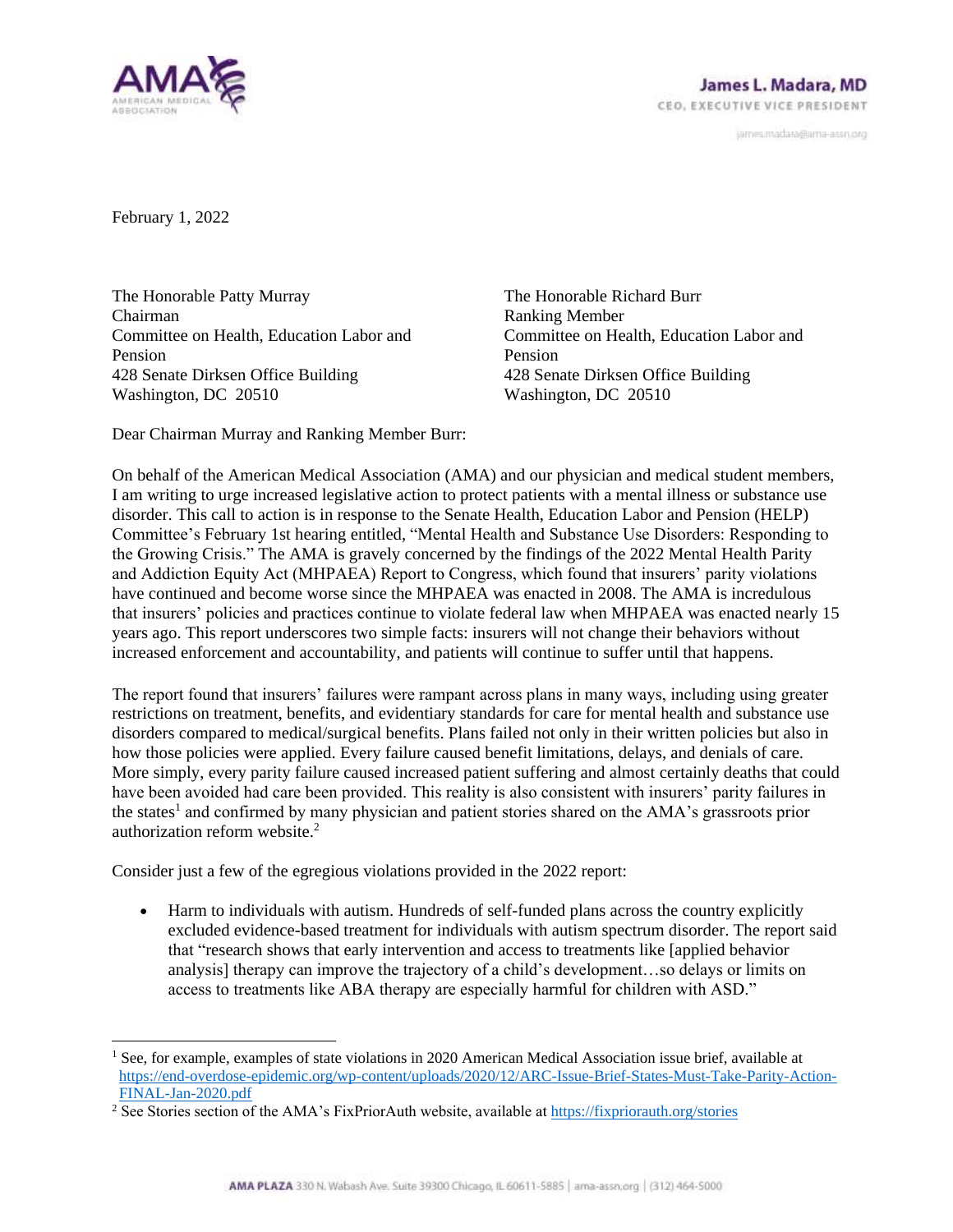The Honorable Patty Murray The Honorable Richard Burr February 1, 2022 Page 2

- Harm to individuals with a substance use disorder. Plans were found to exclude coverage for evidence-based medications to treat opioid use disorder (MOUD) and also required prior authorization for all out-patient mental health and substance use disorder services.
- Harm to individuals with an eating disorder. More than 1.2 million enrollees were denied benefits for nutritional counseling for mental health conditions like anorexia nervosa, bulimia nervosa, and binge-eating disorder while the plans in the New York region covered such counseling for medical/surgical conditions like diabetes.

At a time when our nation is in the throes of a drug overdose epidemic killing more than 100,000 Americans each year, and a growing mental health crisis affecting children, young adults and people of all ages, this report shows how insurers' failures and parity violations have harmed millions. The AMA strongly agrees with the report's recognition that "[f]or far too long, people with MH/SUD conditions and their loved ones have faced stigma, discrimination, and other barriers inside and outside of the health care system. These biases and discriminatory practices can often operate as an impediment to even seeking MH/SUD treatment in the first place. And once individuals attempt to seek care, they often find that treatment for their mental health condition or substance use disorder operates in a separate, and often very disparate, system than treatment for medical and surgical care, even under the same health coverage." As outlined by the 2022 report, insurers' policies and practices greatly contributed not only to stigma and discrimination against those with a mental illness or substance use disorder, but insurers' systematic, widespread parity violations also contributed to growing inequities and disparities in MH/SUD care for Black, Hispanic, American Indian, Alaska Native and Asian-American communities.

At the core of MHPAEA is the requirement of a comparison of medical/surgical benefits with mental health and substance use disorder (MH/SUD) benefits. The 2022 MHPAEA report found that **"None of the comparative analyses EBSA or CMS have initially reviewed to date contained sufficient information upon initial receipt."** This either indicates insurers do not care or do not know how to comply with the 2008 law. In both cases, the result is patient suffering. The 2022 report shows results from 156 plans and issuers who received letters from Employee Benefits Security Administration to provide a required-by-law comparative analysis showing compliance with MHPAEA. This represents approximately 2 million group health plans covering roughly 136.5 million Americans. The parity analyses requirements do not cover Medicaid managed care plans.

In light of the startling conclusions of the 2022 MHPAEA Report, AMA urges Congress to enact H.R. 3753/S. 1962, the Parity Implementation Assistance Act, which provides grants to assist states with the implementation of the federal mental health parity requirements. States receiving the grants must request and review from private health insurance plans their required comparative analysis of "non-quantitative treatment limitations" (NQTLs) with respect to MH/SUD.

In each of the limited examples provided in the 2022 report, the service provider or health plan only agreed to correct its illegal policy and practice after intervention by the U.S Department of Labor (DOL). These corrective actions are important, but in line with the report's recommendations, **the AMA urges Congress to provide DOL with the authority to assess civil monetary penalties for parity violations**. As discussed in the report, enforcing MHPAEA requires training and expertise for investigators. The report highlights how insurers not only delay and deny care to patients, but they delay and deny information to parity investigations. Providing DOL with the authority to levy monetary penalties can help ensure DOL has the necessary resources moving forward to meaningfully monitor and enforce MHPAEA to help protect patients with a mental illness or substance use disorder. Insurers' actions have made clear for nearly 15 years that they will not comply with MHPAEA unless forced to do so.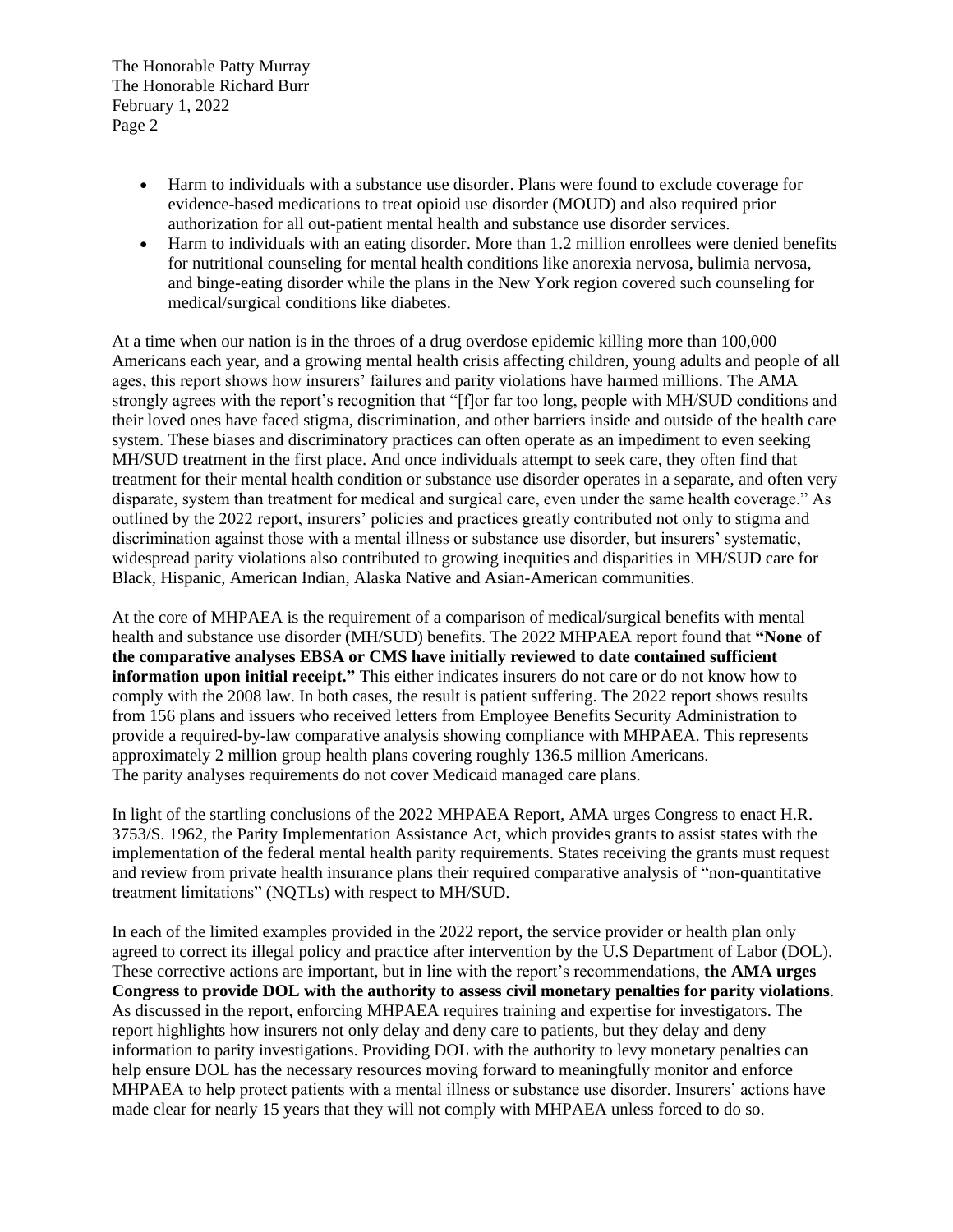The Honorable Patty Murray The Honorable Richard Burr February 1, 2022 Page 3

**We further agree with the report's recommendation "that Congress amend ERISA to expressly provide that participants and beneficiaries, as well as DOL on their behalf, may recover amounts lost by participants and beneficiaries who wrongly had their claims denied in violation of MHPAEA."** While a patient's pain and suffering because of an MHPAEA violation can never be fully assuaged, the AMA believes that increased accountability will finally force payers to take action if there are financial implications to their bottom line.

**The AMA also reiterates a recommendation we made last year<sup>3</sup> to require payers to** *prospectively* **do the comparisons to analyze whether they are in compliance with the law.** Requiring prior comparative analysis can help streamline oversight, can help payers identify gaps, and most important—may help ensure patients have the coverage required by the law. The report thoroughly investigated NQTLs that insurers use to limit, delay or deny care for MH/SUD. MHPAEA requires that MH/SUD coverage and benefits be in parity with NQTLs for medical surgical benefits. Examples of NQTLs<sup>4</sup> include prior authorization, formulary design for prescription drugs, network tier design, standards for provider admission to participate in a network, including reimbursement rates, fail-first policies or step therapy protocols, and restrictions based on geographic location, facility type, provider specialty, and other criteria that limit the scope or duration of benefits for services provided under the plan or coverage.

The 2022 report makes clear that insurers failed across the board in the ERISA market with respect to NQTLs. This makes it also highly likely that these same failures also exist in the non-ERISA commercial market. The AMA reiterates its call for state departments of insurance and attorneys general to take similar, state-based enforcement actions to protect patients. **We therefore agree with the report recommendation that "Congress amend ERISA to expressly provide the DOL with the authority to directly pursue parity violations by entities that provide administrative services to ERISA group health plans (including health insurance issuers that provide administrative services to ERISA plans and TPAs)."**

**Finally, the AMA agrees with the 2022 MHPAEA Report recommendation that Congress consider ways to permanently expand access to telehealth and remote care services.** The AMA is a strong supporter of numerous pieces of legislation that would provide permanent telehealth flexibilities upon conclusion of the COVID-19 public health emergency (PHE), especially H.R. 1332/S. 368, the Telehealth Modernization Act, and H.R. 2903/S. 1512, the CONNECT for Health Act. Both pieces of legislation seek to eliminate the antiquated Medicare telehealth geographic and originating site restrictions. These statutory barriers largely reserve access to telehealth services only for Medicare patients located within a rural area that also travel outside of the home to an accepted health care facility.

In addition, **AMA supports Congress enacting H.R. 4058/S. 2061, the Telemental Health Care Access Act**. Section 123 of the Consolidated Appropriations Act, 2021 (CAA) removed the geographic restrictions and added the home of the beneficiary as a permissible originating site for telehealth services when used for the purposes of diagnosis, evaluation, or treatment of a mental health disorder, effective for

<sup>3</sup> AMA letter to the Senate Finance Committee, November 15, 2021, available at [https://searchlf.ama](https://searchlf.ama-assn.org/letter/documentDownload?uri=%2Funstructured%2Fbinary%2Fletter%2FLETTERS%2F2021-11-15-Letter-to-Wyden-and-Crapo-re-RFI-v3.pdf)[assn.org/letter/documentDownload?uri=%2Funstructured%2Fbinary%2Fletter%2FLETTERS%2F2021-11-15-](https://searchlf.ama-assn.org/letter/documentDownload?uri=%2Funstructured%2Fbinary%2Fletter%2FLETTERS%2F2021-11-15-Letter-to-Wyden-and-Crapo-re-RFI-v3.pdf) [Letter-to-Wyden-and-Crapo-re-RFI-v3.pdf](https://searchlf.ama-assn.org/letter/documentDownload?uri=%2Funstructured%2Fbinary%2Fletter%2FLETTERS%2F2021-11-15-Letter-to-Wyden-and-Crapo-re-RFI-v3.pdf)

<sup>4</sup> The Centers for Medicaid and Medicare Services provides a detailed explanation and examples of NQTLs in the document, Warning Signs- Plan or Policy Non-Quantitative Treatment Limitations (NQTLs) that Require Additional Analysis to Determine Mental Health Parity Compliance, available at <https://www.cms.gov/cciio/resources/regulations-and-guidance/downloads/mhapeachecklistwarningsigns.pdf>